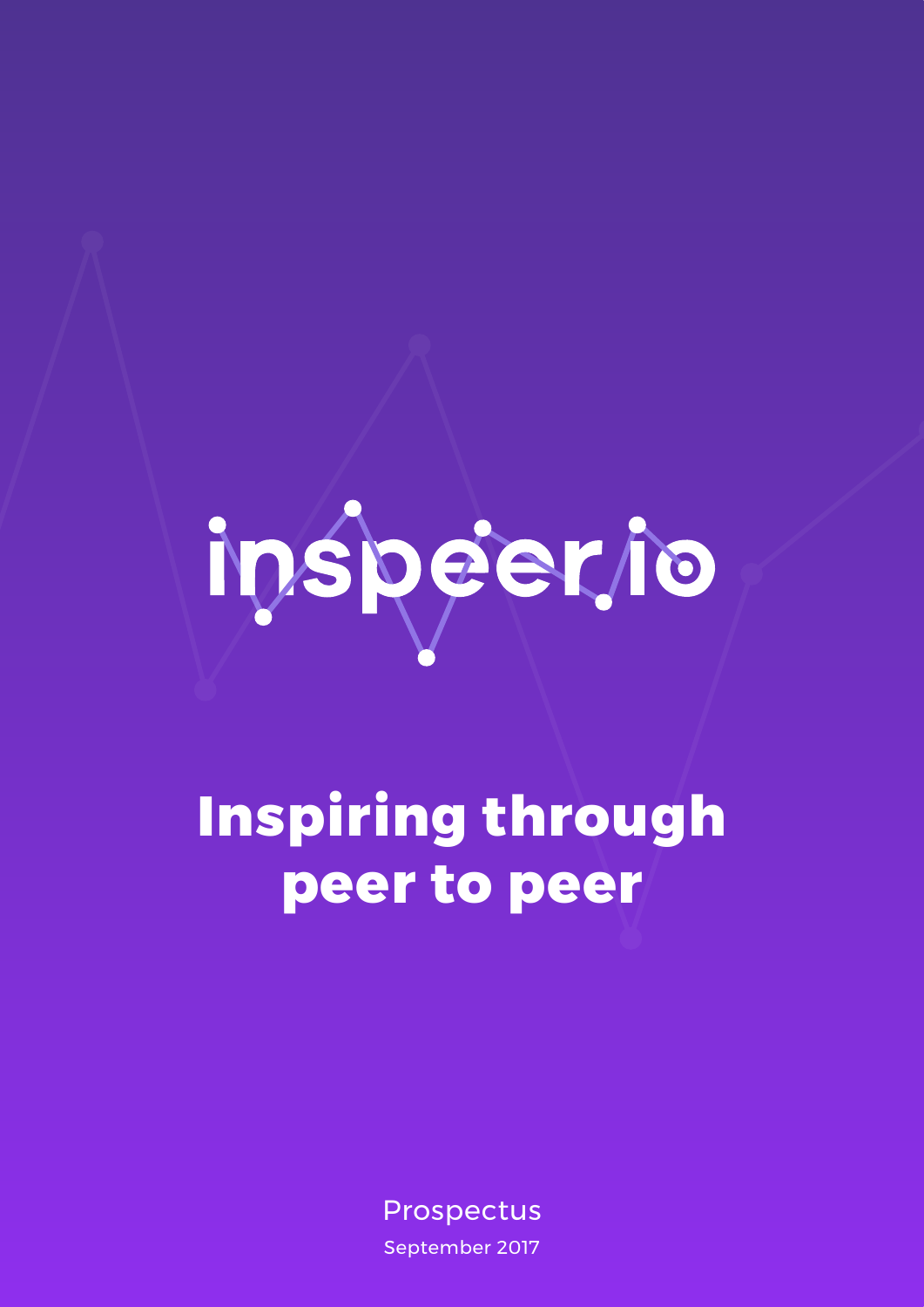# **P2P lending platform, that works with cryptocurrency alongside with fiat**

Combining years of experience in finance industry with successfully operating microlending business, and wide network of partners, Inspeer is going to build a modern P2P lending platform. Our platform will support P2P and P2B lending without intermediaries, working with cryptocurrencies alongside with fiat.

For the benefit of our borrowers and investors, Inspeer will provide high-quality scoring, ensure getting data from Credit Bureau, and control AML/CFT. We are building a platform for the safe, transparent and reliable peer-to-peer lending, aiming to expand it to new markets and to transform it to a modern financial institution with additional services in the long run.

#### **Brief History of P2P Lending Market**

Lightfin.ru was founded in 2016, and have already demonstrated robustness of its business model. There are some highlights regarding Lightfin.ru results:

- Lightfin.ru was the first company in this market that has reduced loan approval time to 1.5 minute due to development of a fully automated approval mechanism.
- In 2017, Lightfin.ru mobile application for iOS and Android were launched for the purpose of providing our customer with lightning-fast service.
- Automatic soft-collection for outdated debts was implemented.
- Due to usage of anti-fraud system, It is possible to identify fraudsters on early stages, sometimes even before application is sent.
- In collaboration with Scorista, unique scoring algorithm was developed.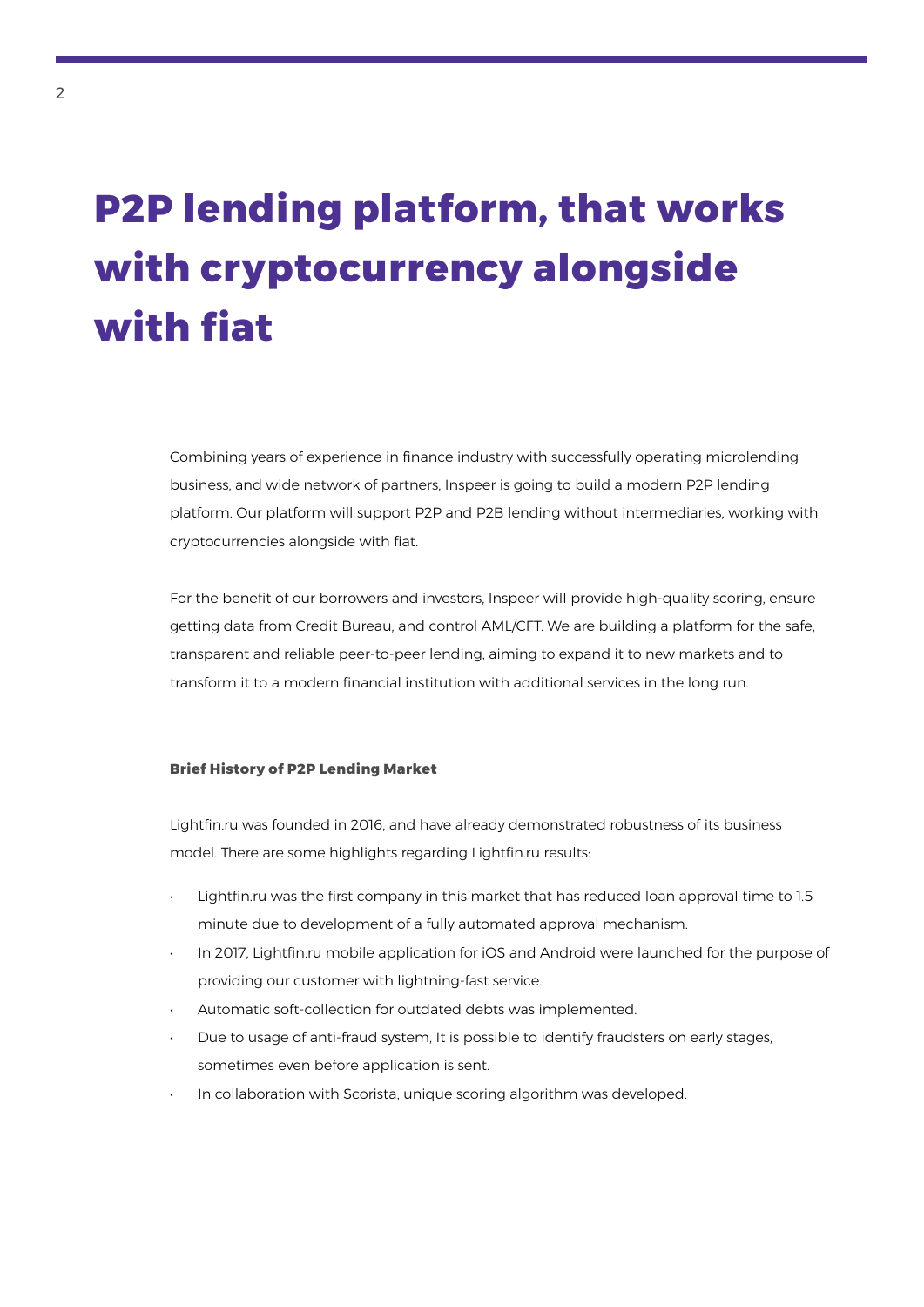## **The Highest Scoring Standards**

Inspeer's prediction capabilities for assessing the individual loans risks are much higher than average industry standards. We have achieved that due to our unique scoring mechanisms:

#### **InsCore: AI and Machine Learning based Scoring Algorithm**

InsCore is a Scoring model consisting of 1000 scoring cards for microlending and collateral lending. The product of our partners from Scorista in the field of AI technologies allows us to instantly conduct a detailed analysis of the solvency and reliability of borrowers. The analytical library of the service contains more than 20 000 variables from traditional and alternative sources.

#### **OLAF Anti-Fraud system**

OLAF is an online system to track users who substitute identification data, that includes the database of devices and computers of such users.

## **Great opportunities for borrowers and investors**

Inspeer P2P lending platform follows a mission to offer affordable and accessible loans to borrowers, and the highest possible profit for investors.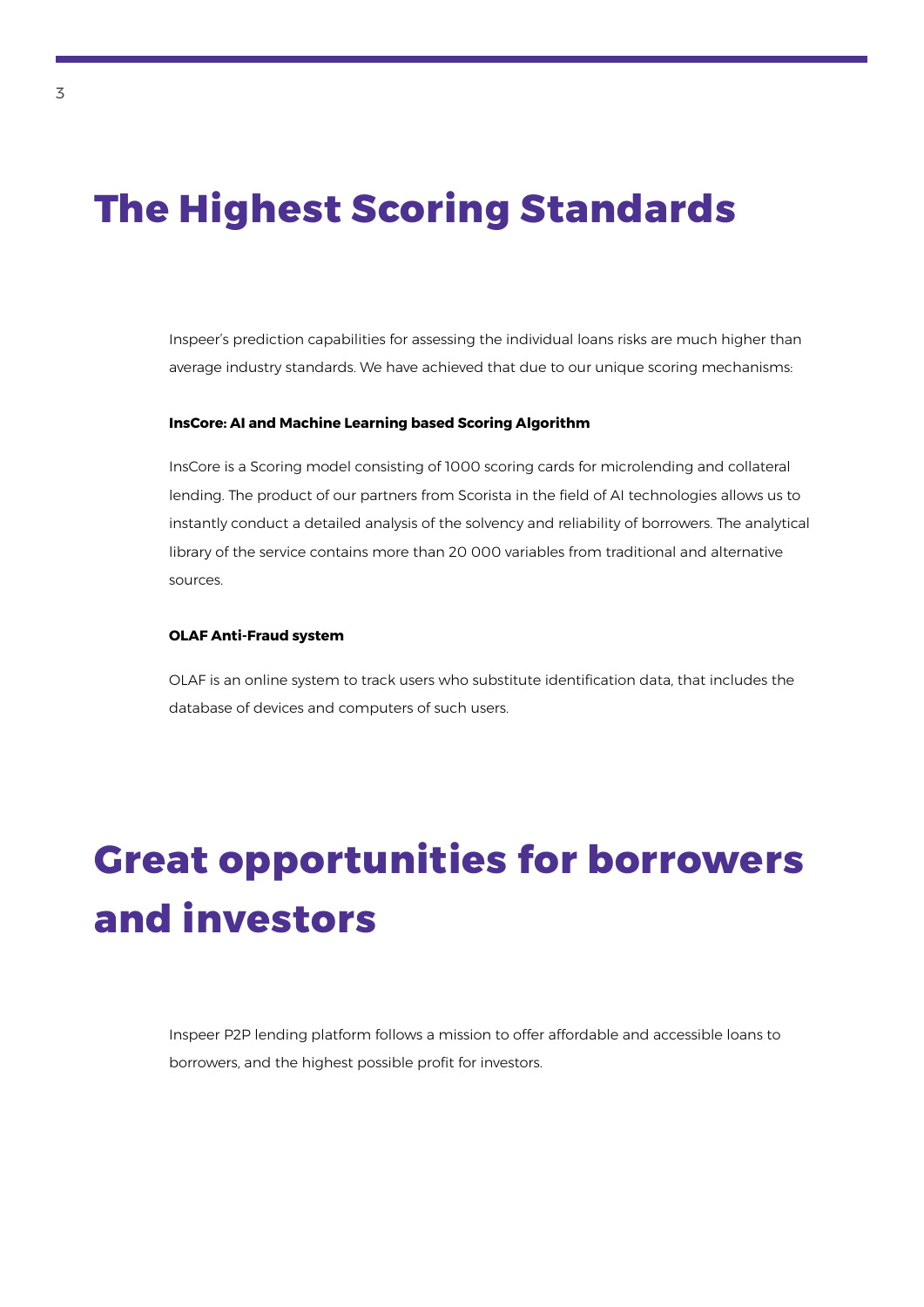## **Inspeer for Borrowers**

#### **Low fees and Great Rates**

The platform usually takes a low, around 2% transaction fee for checking credit/income/ address and making the connection possible. This makes great rates and great returns possible. Additionally, Inspeer P2P platform will have flexible and convenient rating system for borrowers, which will allow them to reduce fees and to increase loan limits.

#### **Access to lending services around the globe**

The concept of peer-to-peer lending is already a more democratic way to loan money comparing to traditional bank loans. But unfortunately, since we have countries and currencies boundaries, current peer-to-peer lending platforms don't reach people located in developing countries or the poor people who happen to not have a great credit score yet. People who need it the most. With Inspeer we offer you the possibility to work with Bitcoin, Ethereum and Fiat, making the real first step to financial inclusion and credit access around the globe.

## **Inspeer for P2P Investors**

#### **Great diversification of investments possibilities**

Inspeer can offer much better protection against systemic risks than its competitors who only offer to invest in a particular country. If you invest in many small loans with good borrowers across different verticals and geographies, it is statistically unlikely that more than just a small percentage default.

#### **AutoInvest Tool**

Inspeer has a convenient AutoInvest tool that takes care of the process, selecting and investing on the site's listings automatically.

#### **Earning great returns on bitcoins investments**

Inspeer has a convenient AutoInvest tool that takes care of the process, selecting and investing on the site's listings automatically.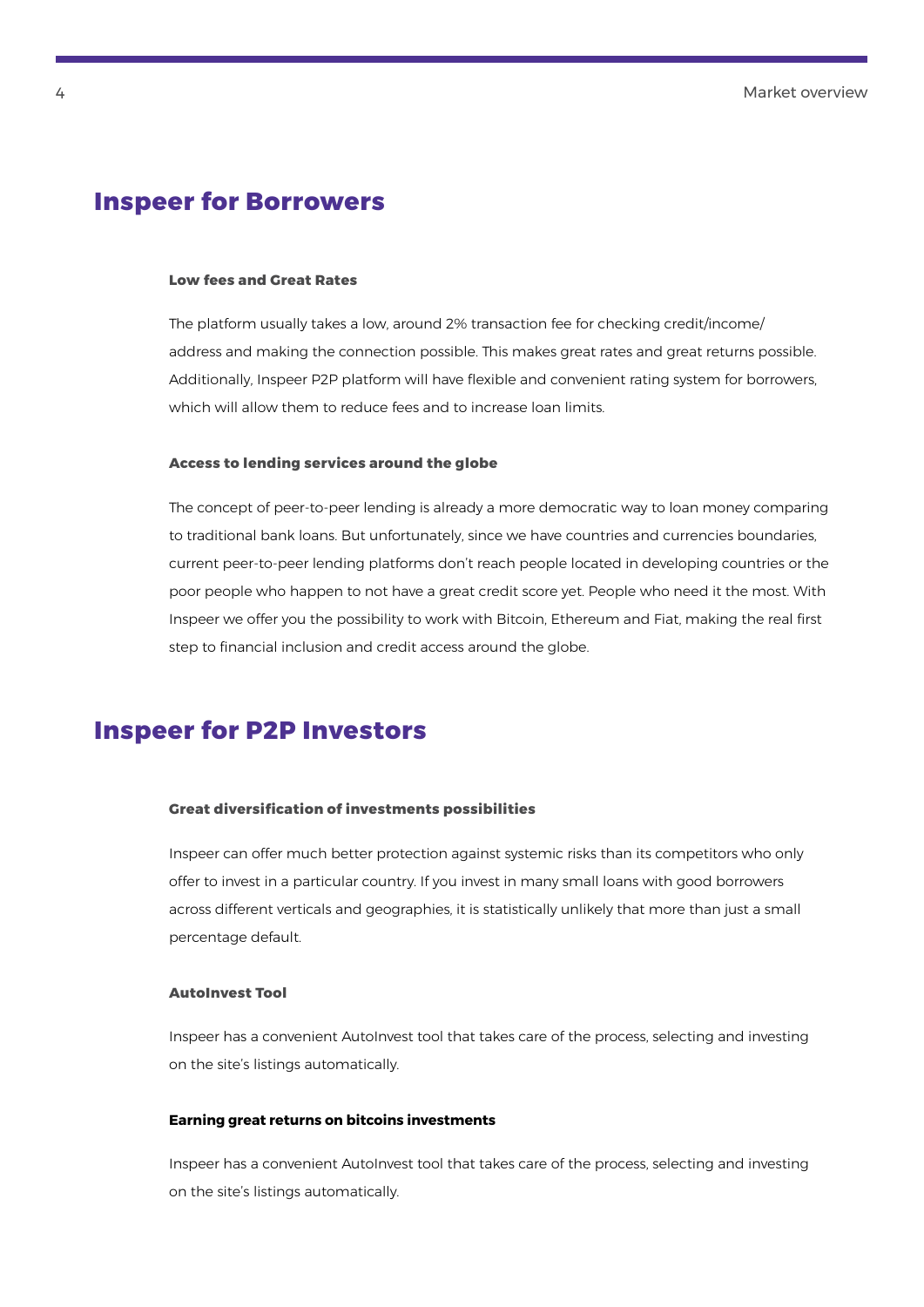We really believe in great potential of peer-to-peer lending. We see our mission in making financial services more affordable, reliable, and transparent. To achieve this goal, Inspeer decided to start an ICO.

Depending on the ICO results, Inspeer team will have enough resources to achieve:

#### **\$2 million**

P2P lending in Russia. PayDay Loans. Virtual cards issuance.

#### **\$6 million**

Opening P2P lending in Estonia, Spain, and Latvia. Issuance of plastic cards with a credit limit for regular customers.

#### **\$12 million**

Scaling the model, opening an office in the UK. Launching a program for debt restructuring for regular customers.

#### **\$30 million**

Loans for small and medium-sized businesses, cross-border payment system.Venture Capital. Crowdfunding

## **What do we offer to our ICO investors?**

#### **20% profit share**

Every 6 months, 20% of Inspeer's net profit is redistributed to all holders of INSP token. According to our forecast, in the five-year horizon of planning, the investor's profit will be 88% of the invested funds, based on 20% profit share and capitalization of the Inspeer token, set in the model as 10% per year.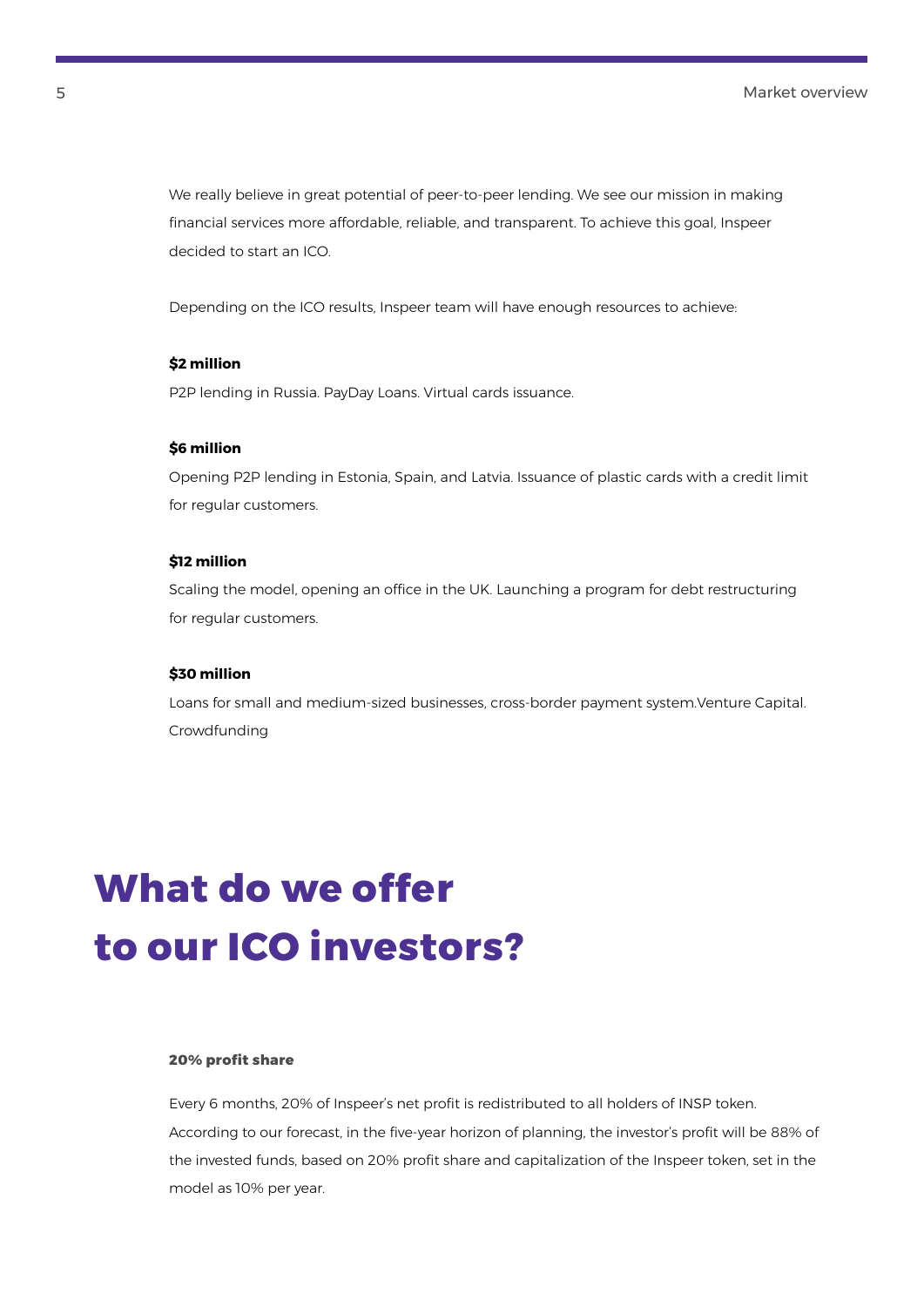The ratio of the turnover of funds is considered as equal to 12 and is based on the average indicators of the market under consideration. The Inspeer commission fee will be 2% of each transaction. Based on these prerequisites, the planned revenue is \$ 2.2 million per average year. With an estimated business profitability of 38%, Inspeer's net profit will be 1 million USD per year.

|                                      |          | 2018           | 2019           | 2020           | 2021             | 2022           |
|--------------------------------------|----------|----------------|----------------|----------------|------------------|----------------|
| Raised funds                         | mln, USD | 2.0            | 2.4            | 2.9            | 3.5              | 4.1            |
| Asset turnover ratio                 | times    | 12             | 12             | 12             | 12               | 12             |
| Trading platform<br>volume           | mln, USD | 24             | 29             | 35             | 41               | 50             |
| Trading platform<br>growth per annum | %        | 20             | 20             | 20             | 20               | 20             |
| Trading platform<br>service fee      | %        | $\overline{2}$ | $\overline{2}$ | $\overline{2}$ | $\overline{2}$   | $\overline{2}$ |
| Revenue                              | mln, USD | 0.5            | 0.6            | 0.7            | 0.8              | 1.0            |
| Return on business<br>ratio          | %        | 38             | 38             | 38             | 38               | 38             |
| Operating profit                     | mln, USD | 0.2            | 0.3            | 0.3            | 0.4              | 0.5            |
| Investor's operating<br>profit       | %        | 10             | 10             | 10             | 10 <sup>10</sup> | 10             |
| Investor's operating<br>profit       | mln, USD | 0.2            | 0.3            | 0.3            | 0.4              | 0.5            |
| Investor's<br>accumulated profit     | mln, USD | 0.2            | 0.5            | 0.9            | 1.3              | 1.8            |
|                                      |          |                |                |                |                  | 88%            |

#### **Token holders' rights protection**

Together with White Stone Digital (part of White Stone Law Firm), Byron Capital (licensed manager acting as a full scope Alternative Investment Fund Manager (AIFM) with 5 year+ award winning track record managing highly regulated investment products) and other advisors we have mutually elaborated optimal legal structure based on indirect holding of project assets. We are able to ensure as-yet unknown level of token holders' rights protection. (see Whitepaper for more details).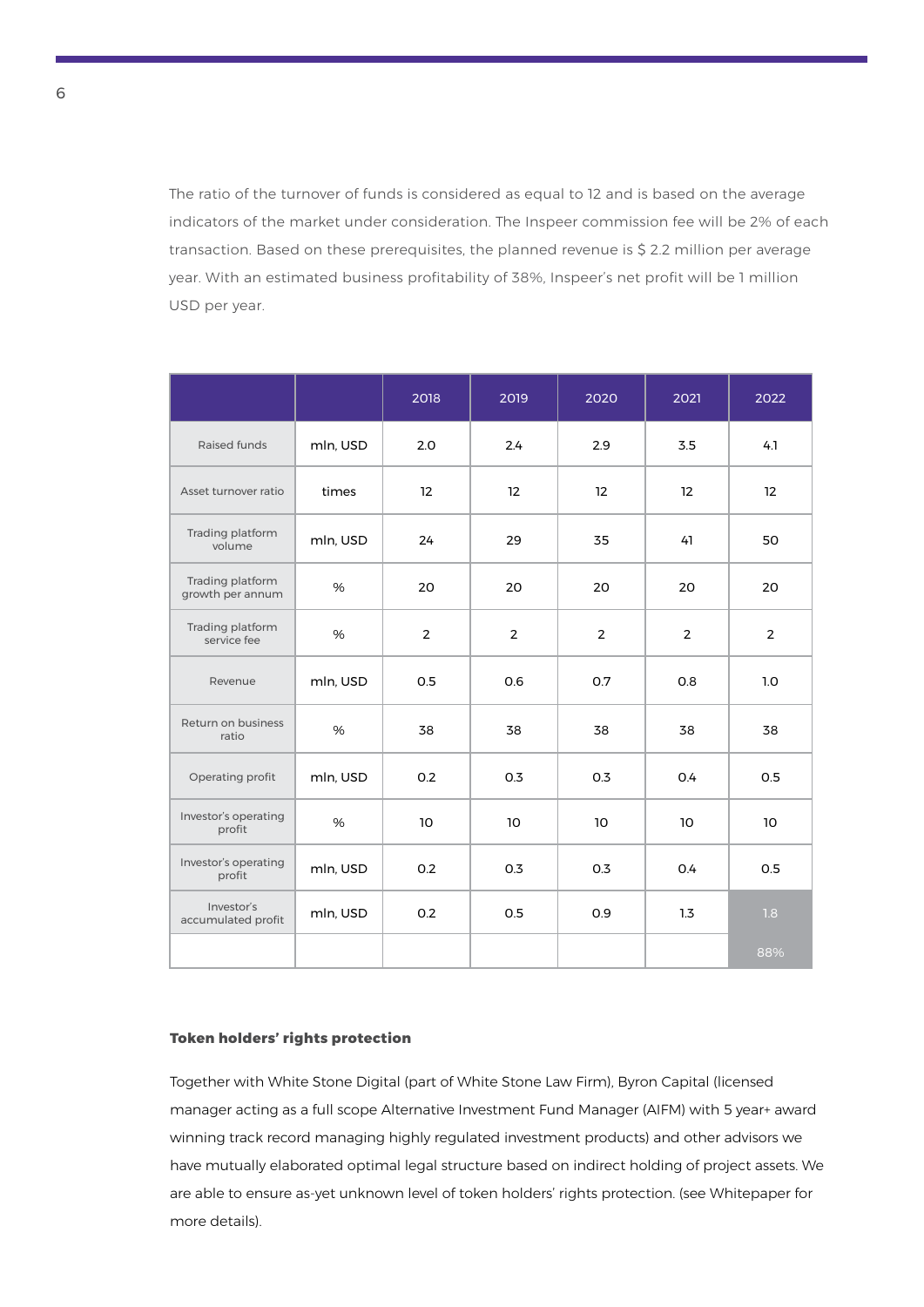## **Our Key Partners**

## SCORISTA

Scorista is a service for improving the quality of credit risk assessment for microfinance organizations. Scorista's solutions reduce losses from loans default by 30% and increase the income of business.

## **EQUIFAX**

Equifax is the largest bureau of credit histories, which tops the list of Credit Bureaus of Russia. The general database of Equifax includes data from the credit bureau of 24 countries worldwide.



Pioneer in cryptocurrency development since 2010. Ambisafe experience ranges from development of alternative consensus algorithms in 2010 to launching the first multi-currency wallet in 2014.